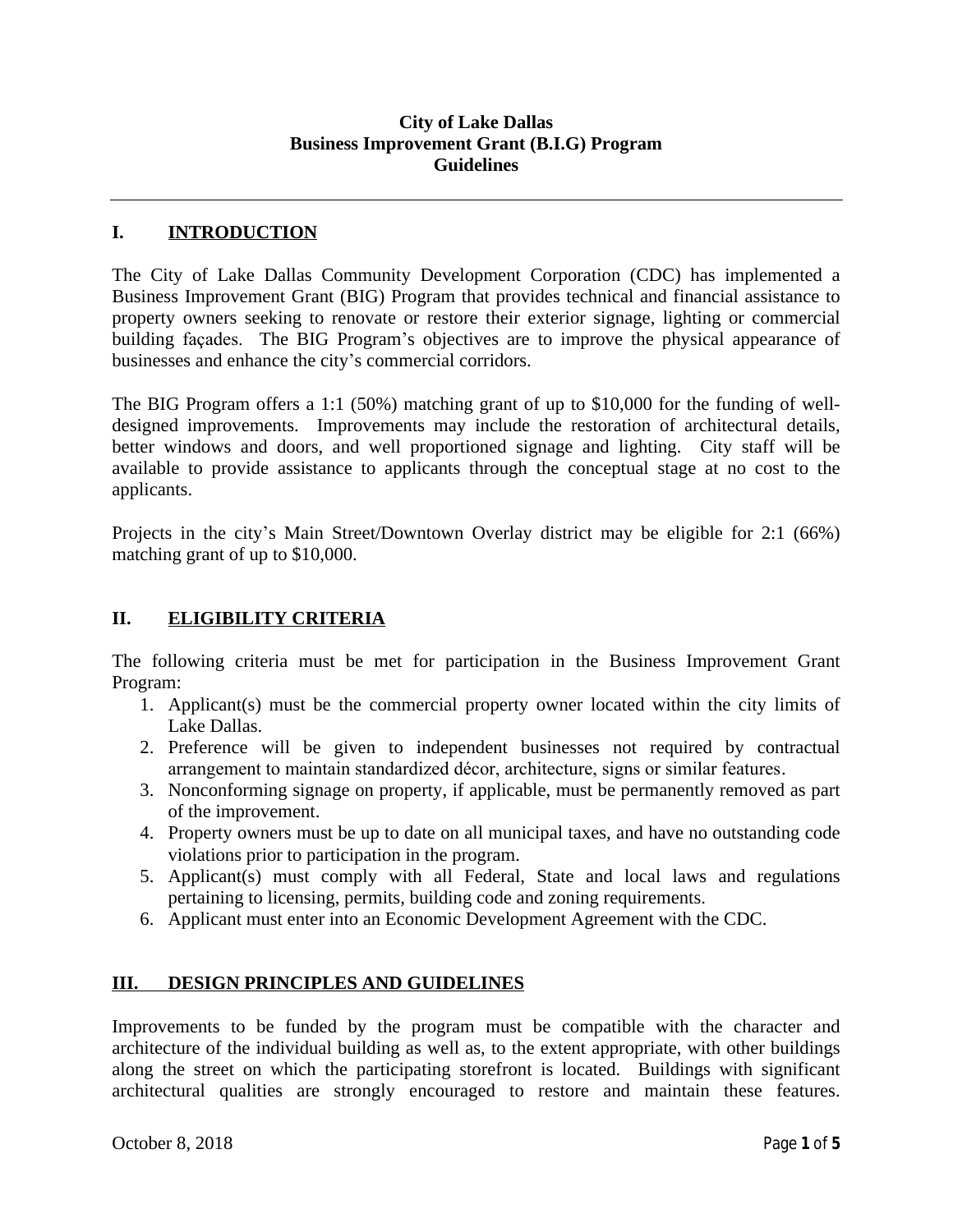Improvements for buildings not having such architectural features should still be carefully considered and be seen as an opportunity to substantially enhance the appearance of the buildings and their streetscapes and conform to the City's targeted image for the area.

# **A. Eligible Façade/Signage Improvements**

Storefronts should be oriented to the pedestrian and provide visual interest both day and night. Effort should be made to facilitate access into the store and to create a store identity unique to Lake Dallas and/or the respective neighborhood. The following improvements are encouraged:

- 1. Restoration of details in historically contributing or significant buildings, and removal of elements which cover architectural details.
- 2. Window display areas which are appropriately scaled and which facilitate night viewing.
- 3. Window replacement and window framing visible from the street, which is appropriately scaled to the building.
- 4. Additional signage that is attractively integrated into the architecture of the building, including the window area, awnings or canopies, and entryways.
- 5. Lighting that is visually appealing and appropriately illuminates signage, storefront window displays, and recessed areas of a building façade.
- 6. Awnings or canopies that can be both functional and visually appealing.
- 7. Curbing, irrigation, approved trees, landscaping beds (not including planting material) or other landscaping features attached to the building where appropriate, not to exceed twenty percent (20%) of the project budget.
- 8. Cleaning, repainting or residing of building.
- 9. New storefront construction, appropriately scaled within an existing building.
- 10. Removal of architectural barriers to public accessibility.

**Other improvements can be made with written approval if they meet the objectives of the Storefront Improvement Program.**

### **B. Prior Improvements**

Alterations and improvements made prior to approval of the BIG Program application by CDC are not eligible for reimbursement.

### **C. Alterations**

The applicant must agree not to change or alter the improved façade without prior written approval from the Community Development Corporation for three (3) years from the date of the rebate check issued under the Business Improvement Grant Program. The applicant agrees to return a pro-rated amount of the grant money received if the improvement is removed within three (3) years.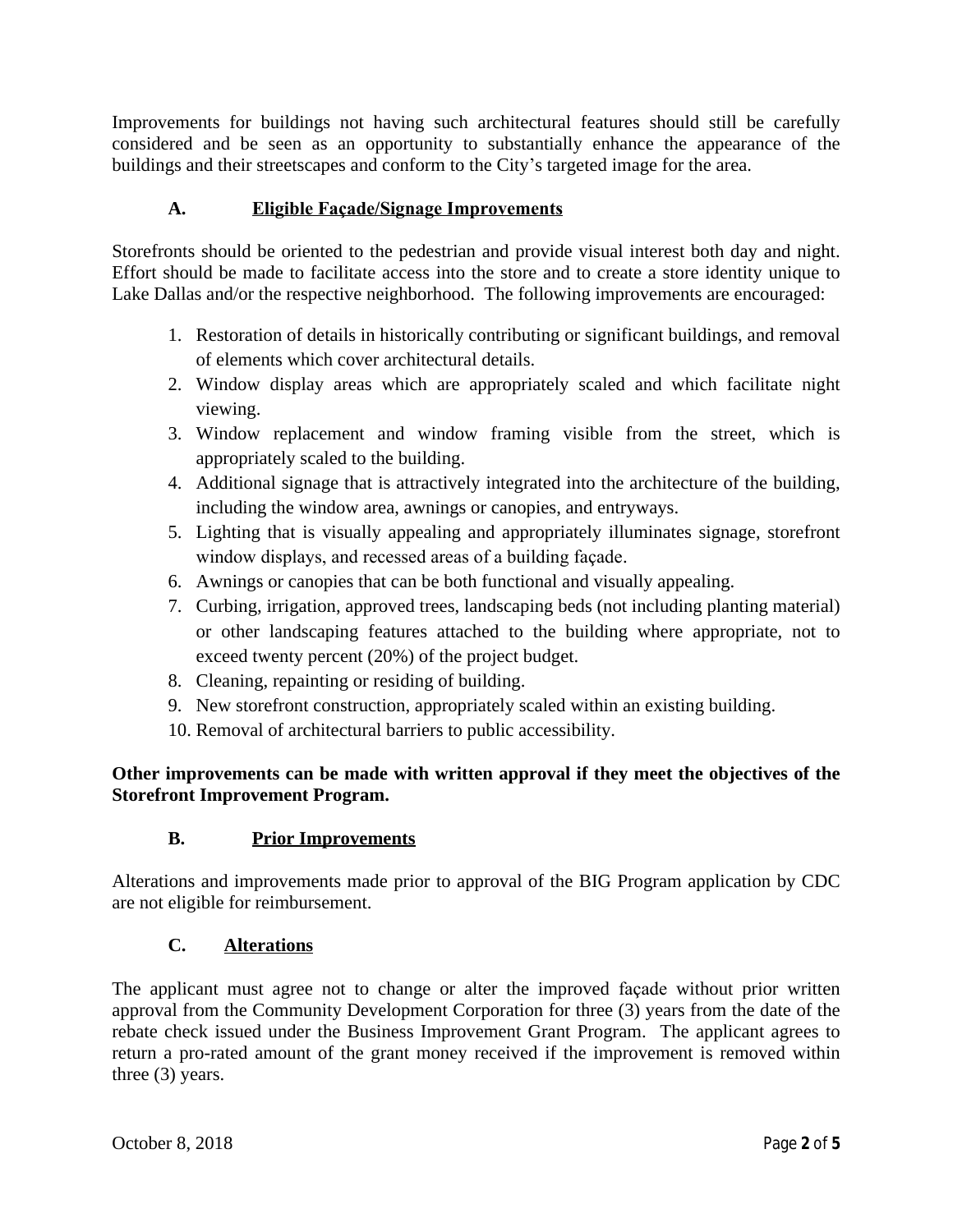# **IV. PROGRAM ASSISTANCE**

#### **A. Financial Assistance**

Funding offered is a matching grant in which the Business Improvement Grant Program reimburses the applicant fifty percent (50%) of total project costs, up to a \$10,000 maximum match for façade improvements.

Projects in the city's Main Street/Downtown Overlay district may be eligible for 2:1 (66%) of total project costs, up to a \$10,000 maximum match for façade improvements.

Upon completion of the project the City Manager will review the project. Receipts for labor and materials should be submitted to the city staff for review. A reimbursement check will only be issued after the project is determined complete and all receipts have been reconciled by the Lake Dallas Main Street Program.

#### **B. Technical Assistance**

City staff can provide guidance on façade improvements specific to individual storefronts. City staff can provide limited conceptual design assistance. The applicant will still be expected to hire his/her own licensed architect, if necessary, to carry forth this conceptual design to completion of construction.

Early meetings with city staff are encouraged to help avoid misunderstanding as to the eligibility of grant proposals.

### **C. Application and Information**

If you wish to participate in the Storefront Improvement Program, please contact the City of Lake Dallas City Manager's Office, by phone at (940) 497-2226.

### **V. PROCEDURES**

All prospective applicants must follow the procedures in the order outlined below.

- 1. Applicants are encouraged to meet with the Lake Dallas Community Development Coordinator for initial project discussions.
- 2. Applications are submitted to the Lake Dallas Community Development Corporation.
- 3. City staff will review application to determine grant eligibility. Staff will meet with the applicant at least once prior to the application being submitted to the Community Development Corporation
- 4. Application is reviewed by the Community Development Corporation.
- 5. Approved application received a notice to proceed from city staff.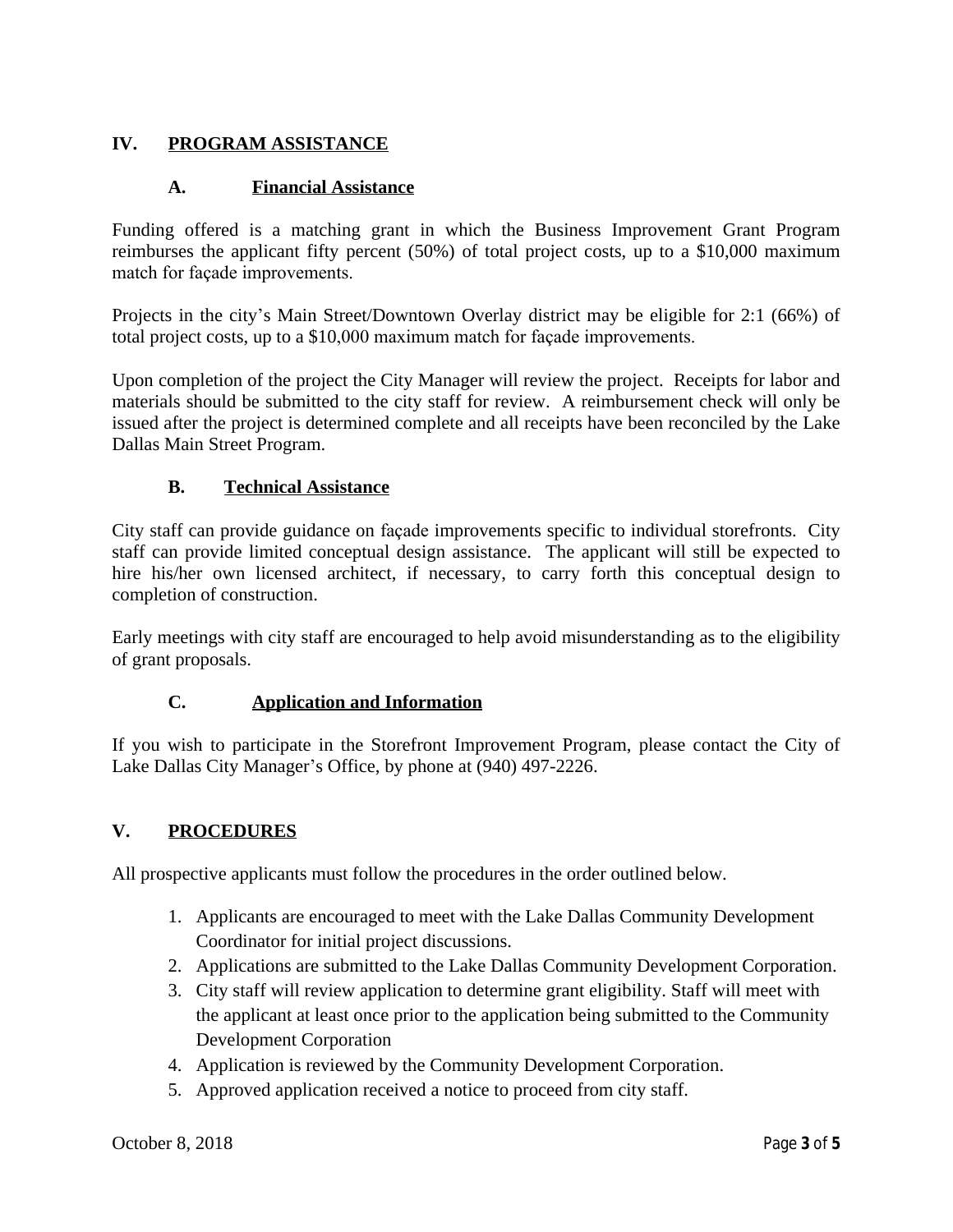- 6. City staff monitors and works with applicant through the construction phase.
- 7. Grants are issued after city staff has certified the work has been completed.

## **The Lake Dallas Community Development Corporation reserves the right to make adjustments regarding conditions and parameters outlined in these guidelines.**

#### **VI. General Conditions**

- 1. It is expressly understood and agreed that the applicant shall be solely responsible for all safety conditions and compliance with all safety regulations, building codes, ordinances and other applicable regulations. Neither approval of a grant application nor payment of the grant upon completion of the project shall constitute approval by any City department or staff of the project, nor shall approval of such grant application or payment of the grant upon completion constitute a waiver by the City of any safety regulation, building code, ordinance and other applicable regulation.
- 2. It is expressly understood and agreed that the applicant is solely responsible for overseeing the work, and will not seek to hold the Lake Dallas Community Development Corporation, Lake Dallas Main Street Program, the City of Lake Dallas, and/or their agents, employees, officers, and/or directors liable for any property damage, personal injury, or other loss related in any way to the Storefront Improvement Program, and by submission of an application, the applicant agrees to indemnify the Lake Dallas Community Development Corporation, Lake Dallas Main Street Program, the City of Lake Dallas, and/or their agents, employees, officers, and/or directors from any claims or damages resulting from the project, including reasonable attorneys; fees.
- 3. The applicant shall be responsible for maintaining sufficient insurance coverage for property damage and personal injury liability relating to the Store Front Improvement Program.
- 4. The applicant authorizes the City of Lake Dallas to promote an approved project, including but not limited to displaying a sign at the site during and after construction, and using photographs and descriptions of the project in material and press releases.

### **VII. ADJUSTMENTS and TERMINATION**

The applicant understands that the Lake Dallas Community Development Corporation and the City of Lake Dallas reserves the right make changes in the conditions of the BIG Program as they determine in their sole discretion as warranted at any time, including for applications already pending.

If the applicant seeks to change the scope of their project after a grant has already been approved, the applicant must meet with the City Manager. The applicant must have written staff approval on all modifications to remain eligible for grant funding. All work for approved projects must be complete within one year of the date of the signing of the BIG Program agreement, unless an extension is granted by the Community Development Corporation.